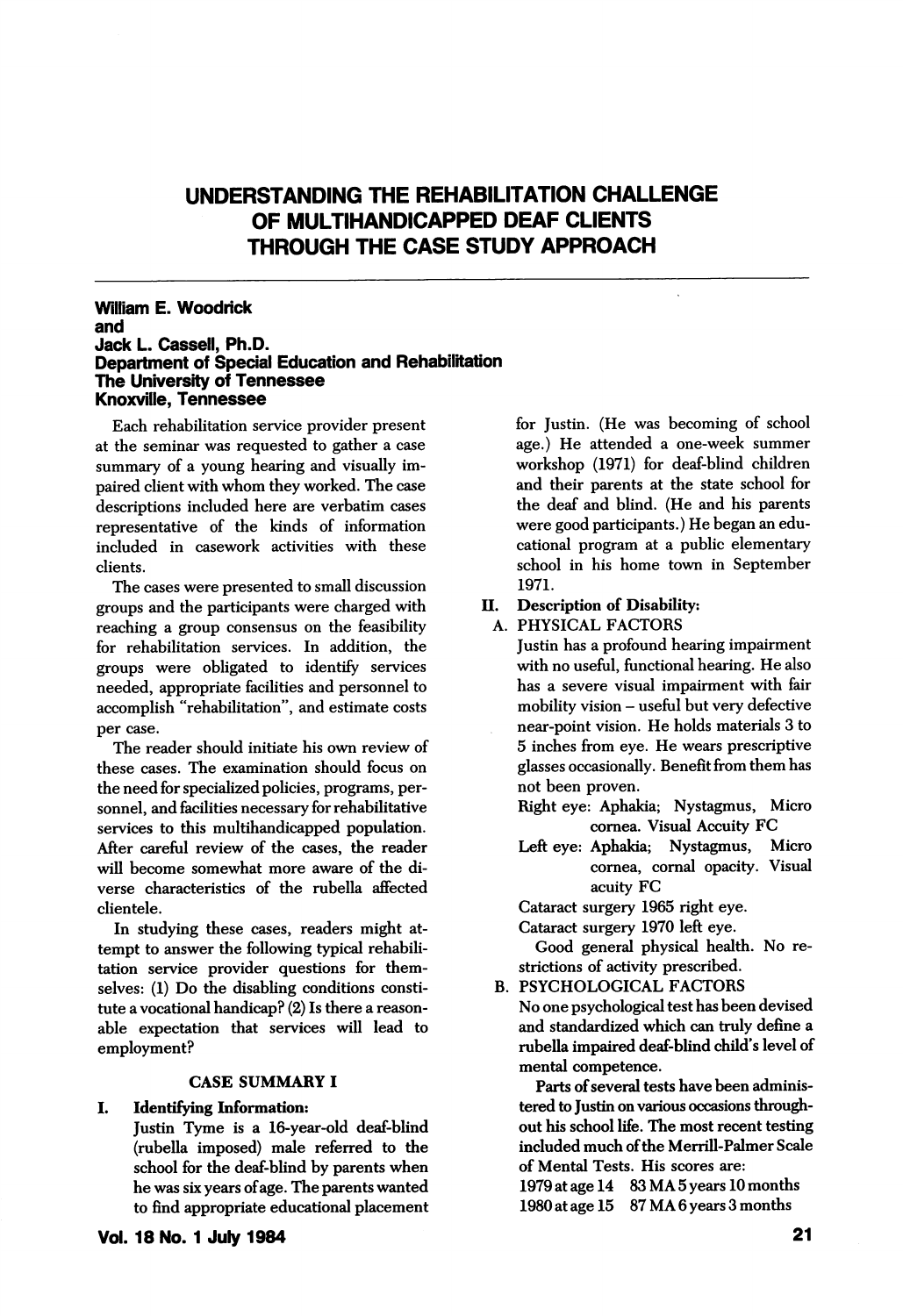The scores should be considered only as an indicator of an approximate level of function.

C. EDUCATIONAL EXPERIENCE

Justin's academic achievement level coin cides quite well with his psychological evaluation score. It is in the pre-school through first grade range. Communica tion: He has a receptive sign language vo cabulary of more than 300 words and con cepts and a voluntary expressive sign lan guage vocabulary of approximately 20 words. (The most used expressive words are "eat", "drink", "more", "toilet", and "hello" — the other expressive signs are seldom used.) He can copy printed words and can print his name from memory. His printing is legible, but barely so.

Teachers say that Justin is not an academic child. He much prefers motor and hand-eye coordination tasks. He is very good in prevocational tasks and has been able to stay at the same task for periods of  $1\frac{1}{2}$  hours without a rest or diversionary period.

Justin does not yet know the concept that money is earned for work ac complished. He has learned that money has value and can be exchanged for goods. He does not yet know the value of the various denominations of currency. He cannot make change.

D. FAMILY, SOCIAL AND ENVIRONMENTAL FACTORS

Justin is the oldest of three children in an intact family. All of the members of the family are in good general health. From the point of view of attitude, the family has a reasonably realistic and accepting at titude toward Justin. Unlike some families having a deaf-blind child, this family really seems to enjoy Justin and seems to include him in most of their activities. While Justin does not interact in a way that is usual for a 16 year old, he seems to be willing to be included in the family's activities even if he will stand back from full participation.

Family work history: The father, age 39, has worked as a mechanic for a large motor car company for 12 years. The mother, age 38, has wored as a teacher's aide in a public school for 8 years. The total annual income for the family is approximately \$16,000 which is used rather sensibly except for the father's occasional spurts of gambling.

Siblings: A brother, age II; a sister, age 14. Both are average students in school. Brother seems to be quite athletic and will, it is predicted, become quite a star athlete.

E. CLIENT'S ATTITUDE

Justin is reluctant to initiate most social interaction. He has not yet found a way to voluntarily include himself in most so cial activities. He can be extremely stubbom about doing certain tasks at certain times. These stubborn streaks are not eas ily predicted - but they are slowly dimin ishing in number. Justin does not care about his appearance. He is generally a messy person with little regard for neat ness or cleanliness.

He does not think of himself as a worker nor as having the potential of becoming a worker. He does not have the concept of working to earn money. His temperament can be described as usually apathetic but pleasant, occasionally reticent, occasion ally stubborn.

F. COMMUNICATION ABILITY

His receptive communication skill is lim ited to gestures, manual signs, and some printed words as previously stated in Edu cational Information. His expressive com munication skill is minimal. He occasion ally uses a sign voluntarily — most of these signs are basic signs which he has found will serve him, such as eat, drink, more, toilet, and a few more.

- G. PAST WORK HISTORY There is no previous work history.
- III. Description of Vocational Handicap: Justin's impairments of vision and hearing are coupled with a communication disabil ity which have caused him to have severe social gaps which will perhaps cause him more difficulties than will his lack of work skills.
- IV. Plan of Services:

From the brief information included in this case, the reader should attempt a plan of services utilizing the resources available within the local community.

## CASE SUMMARY II

I. Identifying Information: Erin is a 20 year old (d.o.b. 1/23/61) single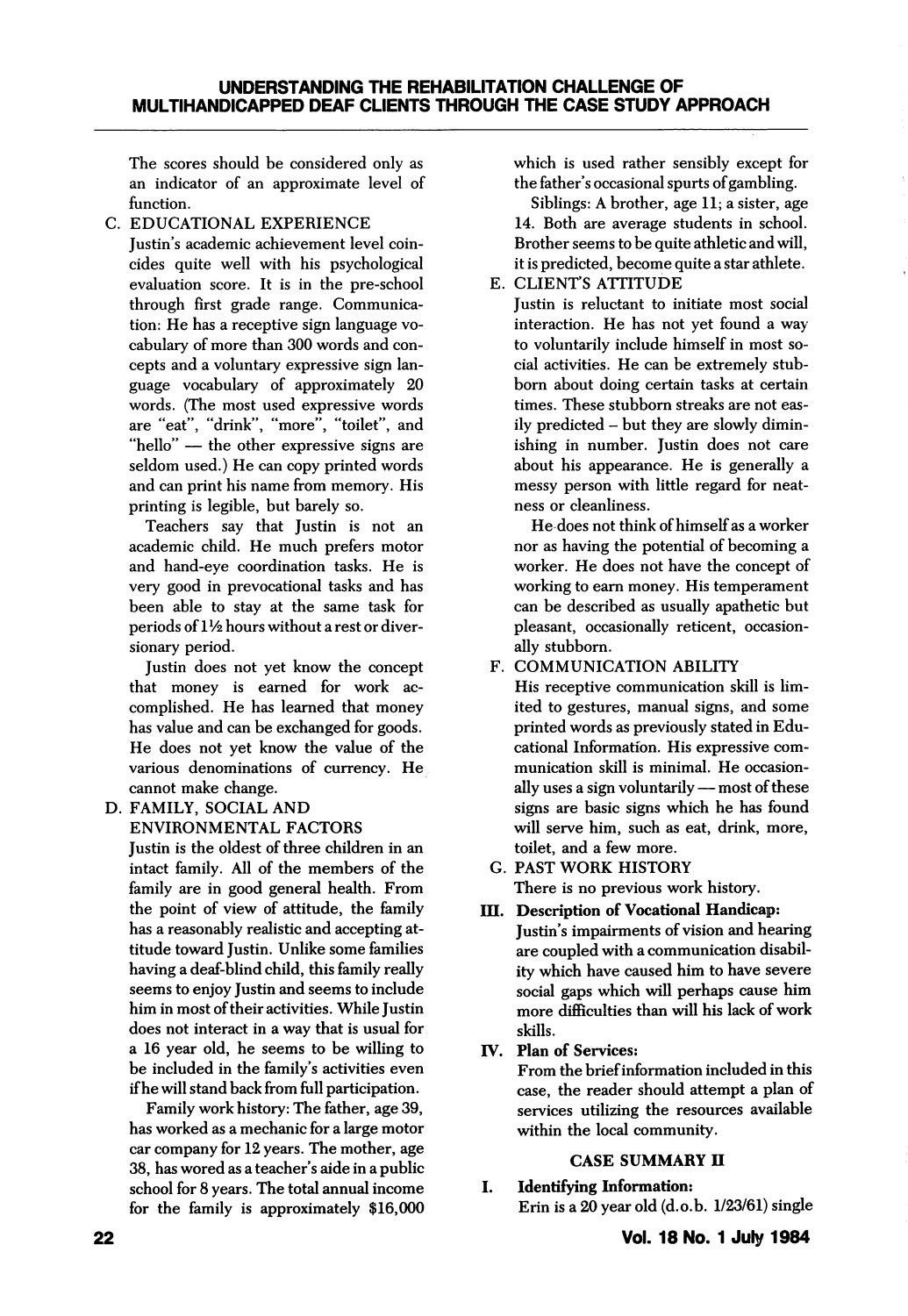female who resides with her family. Erin is the oldest of the siblings and the only one with aphsyical disability. She has been referred to the Commission for the Blind by the state school for the deaf and blind. It appears that Erin has reached her maximum potential at the school and needs vocational and career planning.

## II. Description of Disability:

### A. PHYSICAL FACTORS:

Erin is in good general health. While at tending the state school, she was never absent for any extended period because of her health. She does walk with a limp but does not have any other motor impair ments.

Her visual acuity is count fingers (CF) at 4 feet CD and 20/200 OS. The left eye occasionally has nystagmus and con vergence movements independent of the right eye. Both corneas show band keratopathy. She also has bilaterial post erior subcapsular cataracts with the right eye being worse than the left. She wears bifocal eyeglasses which correct her vision to such a degree that she can read large print.

Erin has a severe to profound bilateral sensori-neural loss and wears a Widex A2- H hearing aid. Her audiometric curve shows good hearing in the low tones with a rather sharp drop at the 500 cycle tone. Her average loss for speech in the left ear is 75dB and 77dB in the right ear. Her SAT score unaided was in 80dB sound field as compared to 25dB aided. Her voice quality is better than one would expect in view of her loss.

B. PSYCHOLOGICAL FACTORS Erin was administered a series of tests to evaluate her intellectural development. Tests and results were as follows:

Weschler Adult Intelligence Scale:

I.Q. 65 performance

Hiskery-Nebraska Test of Learning Abilities: Memory for Digits 8.0 Memory for Pictures 8.0 Puzzle Blocks 7.0 Peabody Individual Achievement Test: Reading Comprehension 2.2 Reading Recognition 2.2

Motor-Free Visual Perception Test: Perceptual 8.8 Social Age 9.3

Intelligence: The performance of the WAIS was used to measure Erin's cogni tive development. Erin's I.Q. is deter mined to be 65. This score does not include her verbal abilities. This score places her in the mild range of retardation. It is felt that this is the minimum she would score. The performance part of the WAIS uses small pictures and is timed and could have contributed to the lower scores.

Sub-Test Given:

Digit Symbol — Erin was required to fill empty spaces that correspond to the numerals 1 to 9. Erin scored extremely poor on this sub-test. On a scale from 1 to 19 where 9 and 10 are average, Erin scored 0. This indicated that Erin has a visualhand coordination problem that restricted her from copying forms quickly.

Picture Completion — This sub-test is composed of 21 pictures in each of which an important detail is missing. Erin scored near average on this task. The results of this task showed that Erin was a visual learner.

Block Design — This sub-test is com posed of a series of ten (10) designs that were to be constructed from patterns pre sented in a booklet. Once again, coordina tion was a factor in her performance and her less than perfect hand coordination could have reduced her score.

Picture Arrangement — A set of cards are presented in scrambled order. One is required to be able to put them in proper sequence within a time limit. Erin scored far below average in such an ability. It showed that Erin lacks logical, sequential thought and that she failed to perceive the implications from the pictures regarding how they fit together to tell a story.

Object Assembly — Four (4) jigsaw puz zles make up this sub-test. One needs to organize the parts into a whole without knowing what the whole was before begin ning. Erin scored below average at a scale score of 5. To be sure of the reliability of the WAIS — the Hiskery-Nebraska Test was administered. In each area, her perfor mance reflected these same weaknesses.

Vol. 18 No. 1 July 1984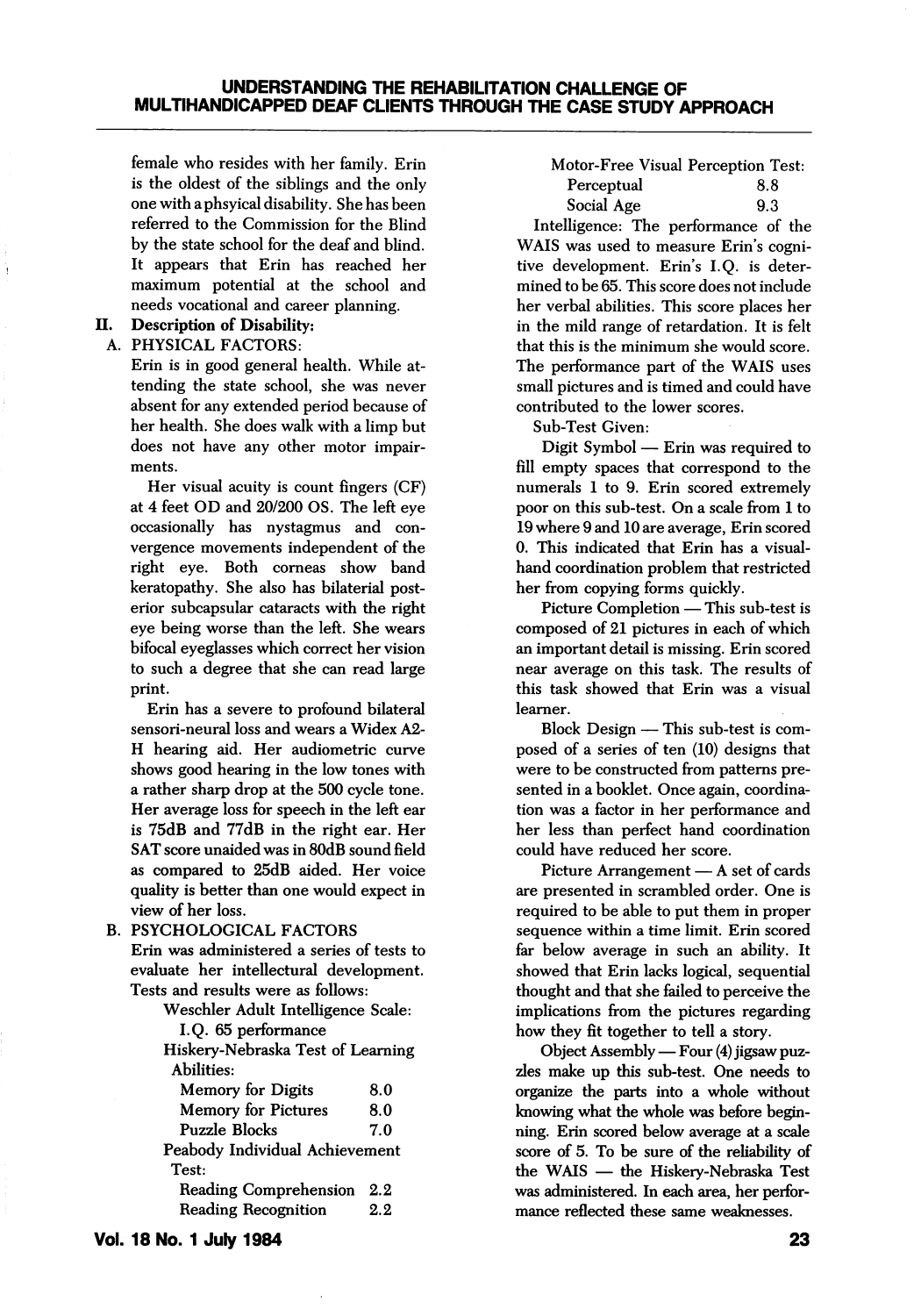## UNDERSTANDING THE REHABILITATION CHALLENGE OF MULTIHANDICAPPED DEAF CLIENTS THROUGH THE CASE STUDY APPROACH

In the area of academic achievement, Erin was strong in recognizing first grade words. Erin seemed to rely on a sight word vocabulary and appeared to lack an under standing of the phonetic approach. Her reading comprehension was at the same grade level as her word recognition grade level of 2.2. Math — Fourteen (14) math skills were measured by the Key Math Diagnostic Arithmetic Test. When her scores were averaged, it showed her to be working at the 2.0 grade level. Her weakest areas were in fractions, multipli cation, and measurement.

Erin impressed the service provider as being a young lady who understood social niceties. She was helpful, friendly, and will ing to converse about whatever arose in the conversation. Erin was basically an indepen dent person around the school who was re sponsible for her own self-care. She was also responsible for her actions and could be trusted to obey and to help other students. However, though she seemed to be a model student here in the residential setting, Erin was quite the opposite at home.

Since Erin has been enrolled at the Com mission, we have received reports from her mother of severe temper tantrums in the past on Erin's part. The latest indication is that Erin has improved greatly at home, with her worst behavior being an "emotional upset". Usually Erin becomes upset when she cannot have what she wants, however irrational her requests are, e.g., a new color T.V., a \$4,000 electric organ.

Some of the problems that have occurred in the home as reported by Erin's mother are as follows:

- 1) Erin has chased her mother around the house. Upon being caught, she beat her mother, bruising her. This action is complicated by the fact that the mother is slightly handicapped herself and lacks sufficient mobility to escape from Erin's blows.
- 2) Erin has hurt the neighborhood chil dren. Since doing this, Erin has been restricted from playing with other chil dren at home by their parents.
- 3) Erin attacked her speech therapist. The cause for such action was that Erin learned she could not receive an elec-

trie organ she wanted.

- 4) Erin beat her mother when Erin was told she would not receive an operation to change her into the bionic woman.
- 5) Erin has pushed her mother down and subsequently looked for a knife or gun. Those concerned feel that Erin would carry out her threats against her mother if the means were available.
- 6) Erin has refused to help herself at home. Her mother is required to care for her completely. Erin does very httle around the house and will have a tantrum if made to do as told. Erin's tantrum be havior was used to threaten the mother.
- 7) Erin seems to enjoy a world of fantasy at times.
- 8) Erin attacked a houseparent and beat the houseparent's head against the floor when being asked to explain her behavior toward another client.

Erin seems to have a "Jekyll and Hyde" personality. At home she has obviously learned that she can employ her anger to force her mother into allowing her to do as she pleases. When Erin exhibited that kind of behavior at the Commission, she was punished immediately by telling her to pack her clothes and return home for a week and to think about what she had done.

Erin was personally taken home by a Center staff member. Upon arrival, Erin's mother told the employee that if Erin was ever sent home for this reason again, she would place her in an institution for the mentally retarded because she could not control her. Upon Erin's return to the Cen ter, she was placed in counseling, once a week, at the local mental health center. She has not shown any abnormal behavior since.

C. EDUCATIONAL EXPERIENCE

Erin attended the State Multihandicapped School for the past three years. Before that, she attended the School for the Deaf. She made very little progress at the deaf unit because of her visual defects. Erin functions at 5.6 grade level in most areas. Erin communicates by using sign and her voice. She is an excellent signer and will correct you if you do not make the sign perfect while talking with her. She can hear what you are saying but does not understand and needs the signs for re